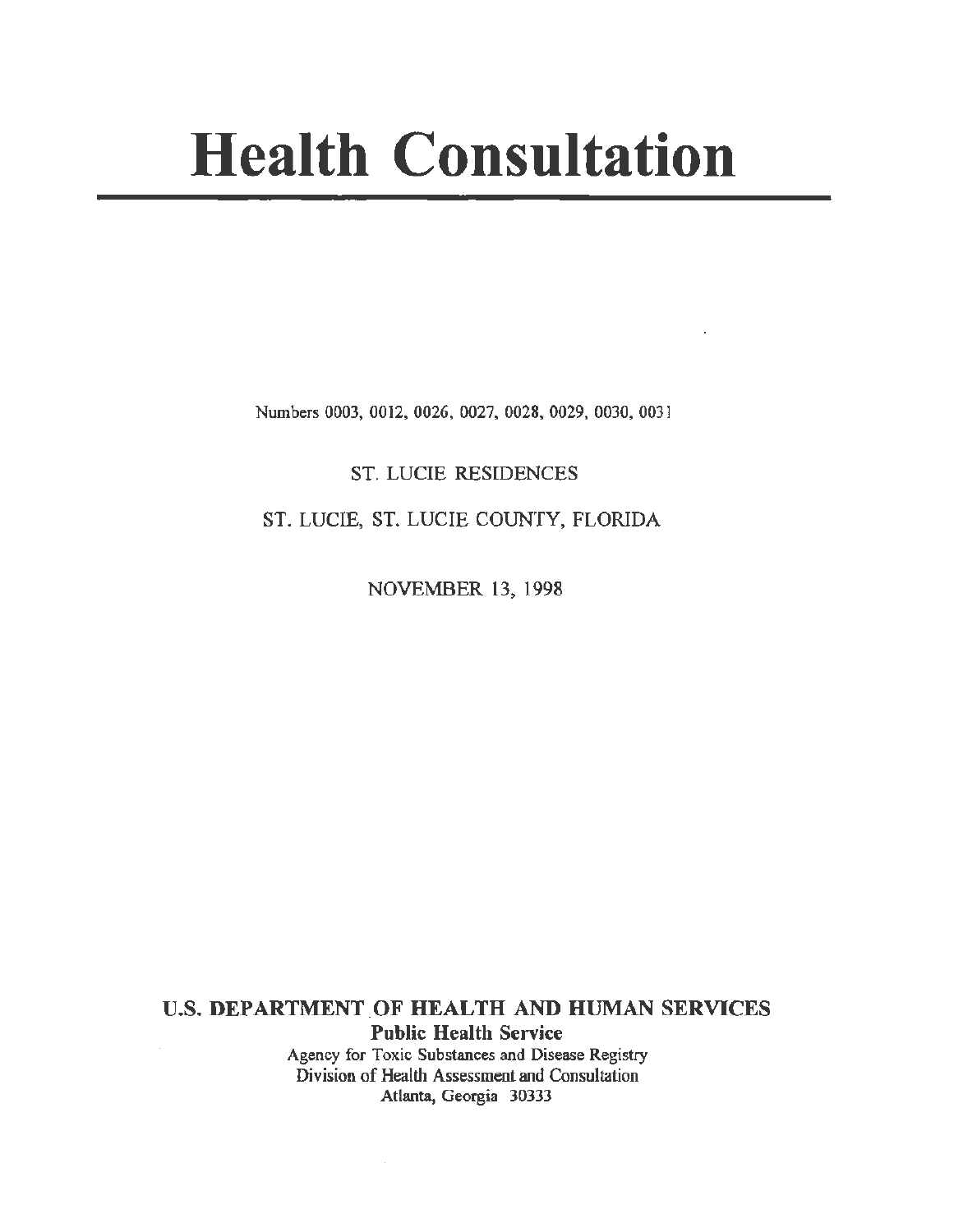### **Health Consultation: A Note of Explanation**

An ATSDR health consultation is a verbal or written response from ATSDR to a specific request for information about health risks related to a specific site, a chemical release, or the presence of hazardous material. In order to prevent or mitigate exposures, a consultation may lead to specific actions, such as restricting use of or replacing water supplies; intensifying environmental sampling; restricting site access; or removing the contaminated material.

In addition, consultations may recommend additional public health actions, such as conducting health surveillance activities to evaluate exposure or trends in adverse health outcomes; conducting biological indicators of exposure studies to assess exposure; and providing health education for health care providers . and community members. This concludes the health consultation process for this site, unless additional information is obtained by ATSDR which, in the Agency's opinion, indicates a need to revise or append the conclusions previously issued.

> You May Contact ATSDR TOLL FREE at 1-800-447-1544 or Visit our Home Page at: http://atsdrl.atsdr.cdc.gov:8080/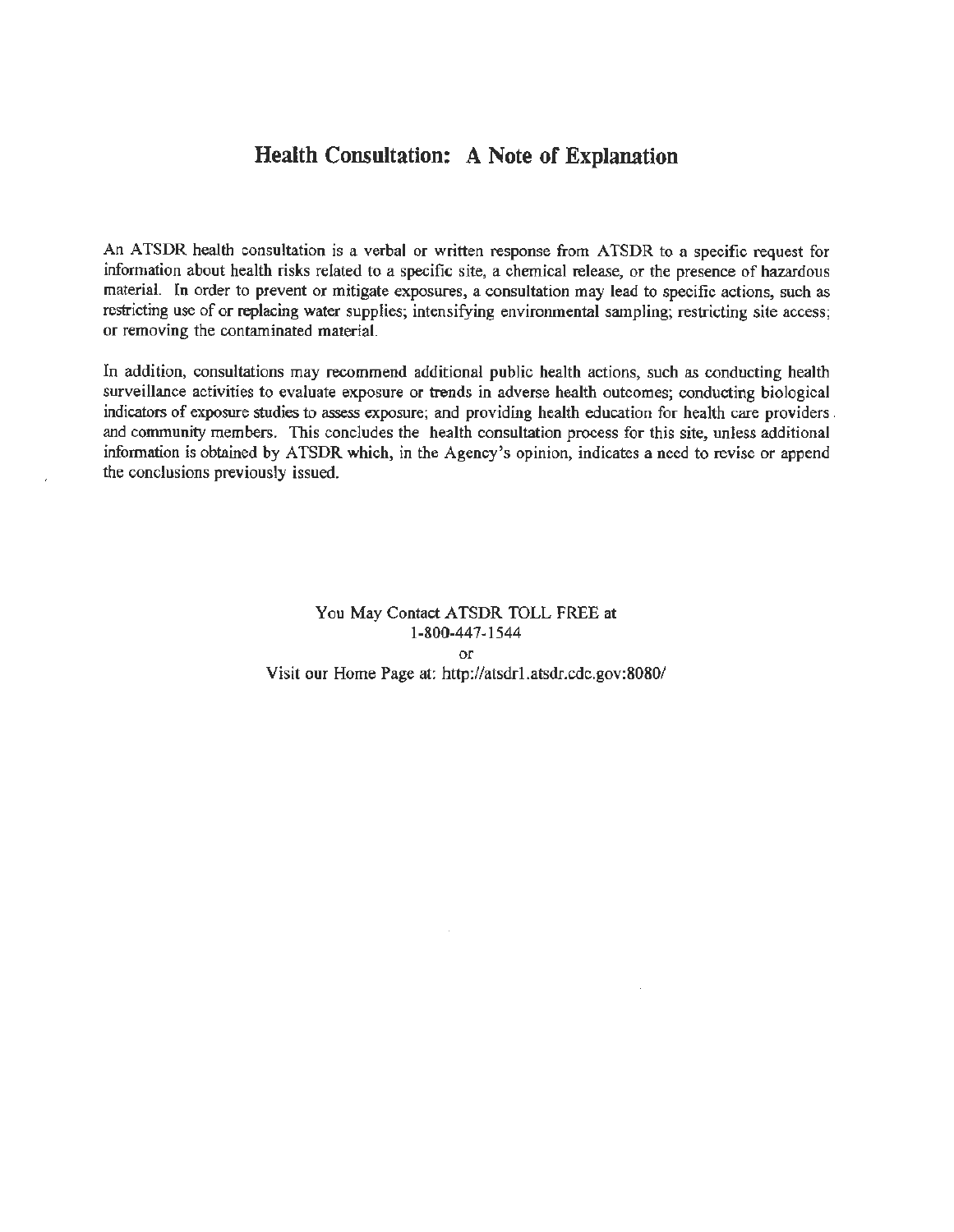## HEALTH CONSULTATION

Numbers 0003, 0012, 0026, 0027, 0028, 0029, 0030, 0031

ST. LUCIE RESIDENCES

ST. LUCIE, ST. LUCIE COUNTY, FLORIDA

Prepared by:

Exposure Investigation and Consultation Branch Division of Health Assessment and Consultation Agency for Toxic Substances and Disease Registry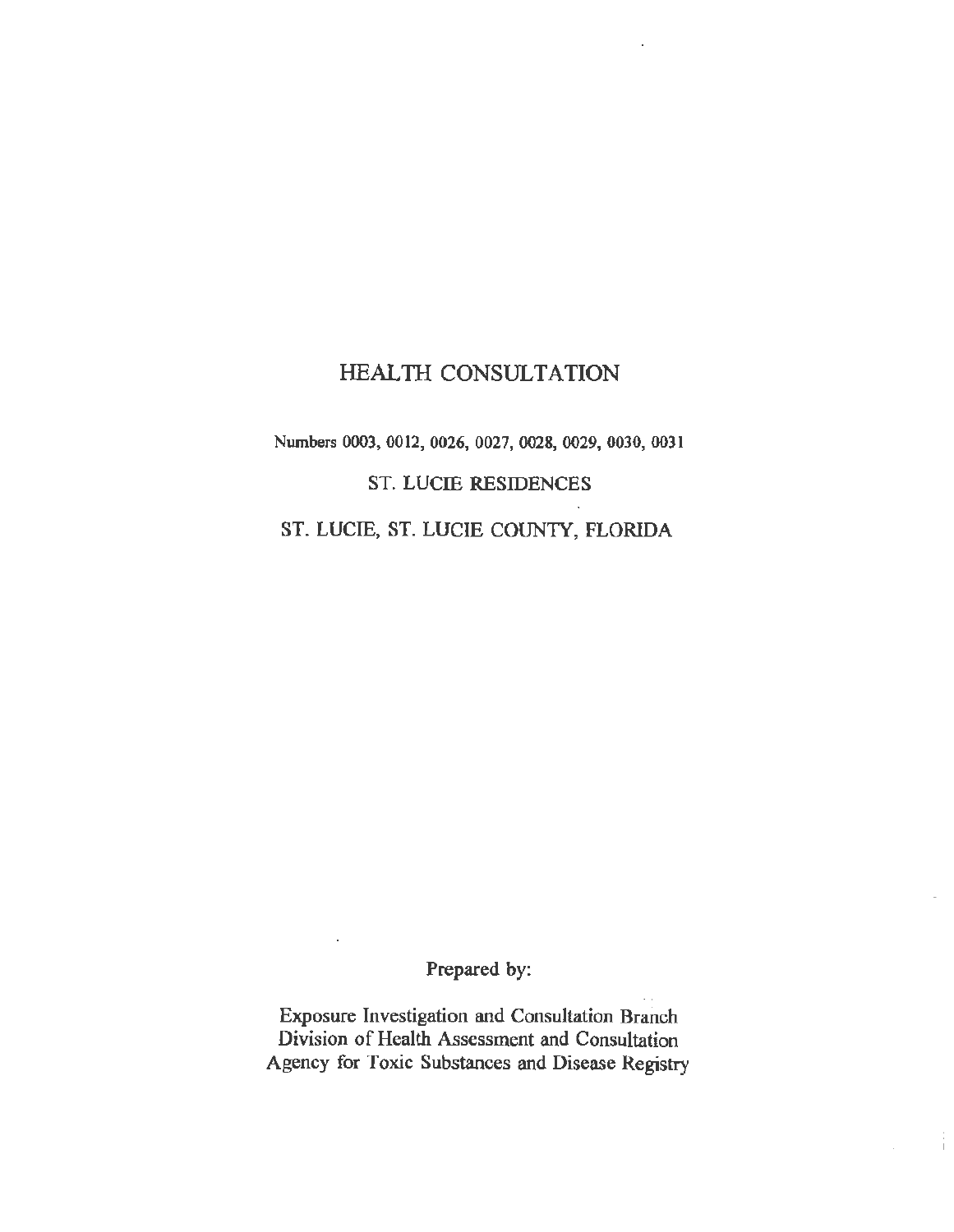#### BACKGROUND AND STATEMENT OF ISSUES

The Florida Department of Health requested the Agency for Toxic substances and Disease Registry (ATSDR) to review the results of environmental samples collected from different residences in st. Lucie County, Florida, and to evaluate the possible health implications associated with exposure to the substances reported.

From January 1998 through June 1998, the Florida Department of Health collected well water, soil, indoor air, and air conditioner dust samples from eight residences in St. Lucie County, Florida [1].

The results indicate that most of the chemicals analyzed for in soil, indoor air, air conditioner dust, and well water samples were not detected. The values that were reported by the analytical laboratory for various contaminants were estimated values that were between the method of detection limit and the practical quantitation limit.

#### **DISCUSSION**

An evaluation of the environmental sampling data provided to ATSDR indicates that most of the chemicals analyzed for in different media (i.e., soil, indoor air, air conditioner dust, and well water) were not detected. The estimated concentrations for each contaminant that were reported in soil, well water, air conditioner dust, and air samples are within normal background<br>levels. Additionally, the concentrations of VOCs that were Additionally, the concentrations of VOCs that were reported in the air samples are within normal background ranges and are probably related to the use of household products. For example, the estimated values for benzene reported by the analytical laboratory ranged from non-detect to 1.8 ppb. An air quality study for benzene from 185 residences in the United States reported that the median value for benzene was at 2.2 ppb in residences of non-smokers (2]. Another study showed that the average indoor air concentration of benzene in homes without smokers was 3.1 ppb in the fall and winter and 1.5 ppb in the spring and summer (3]. A national survey reported that the average outdoor air concentration of benzene was 2.8 ppb and the median outdoor air concentration was 1.7 ppb [1). Therefore, the l evels of VOCs detected in certain homes do not exceed background levels. Additionally, the estimated concentrations for the chemicals reported in indoor air, soil, air conditioner dust and well water do not pose a health threat for cancerous or noncancerous adverse health effects.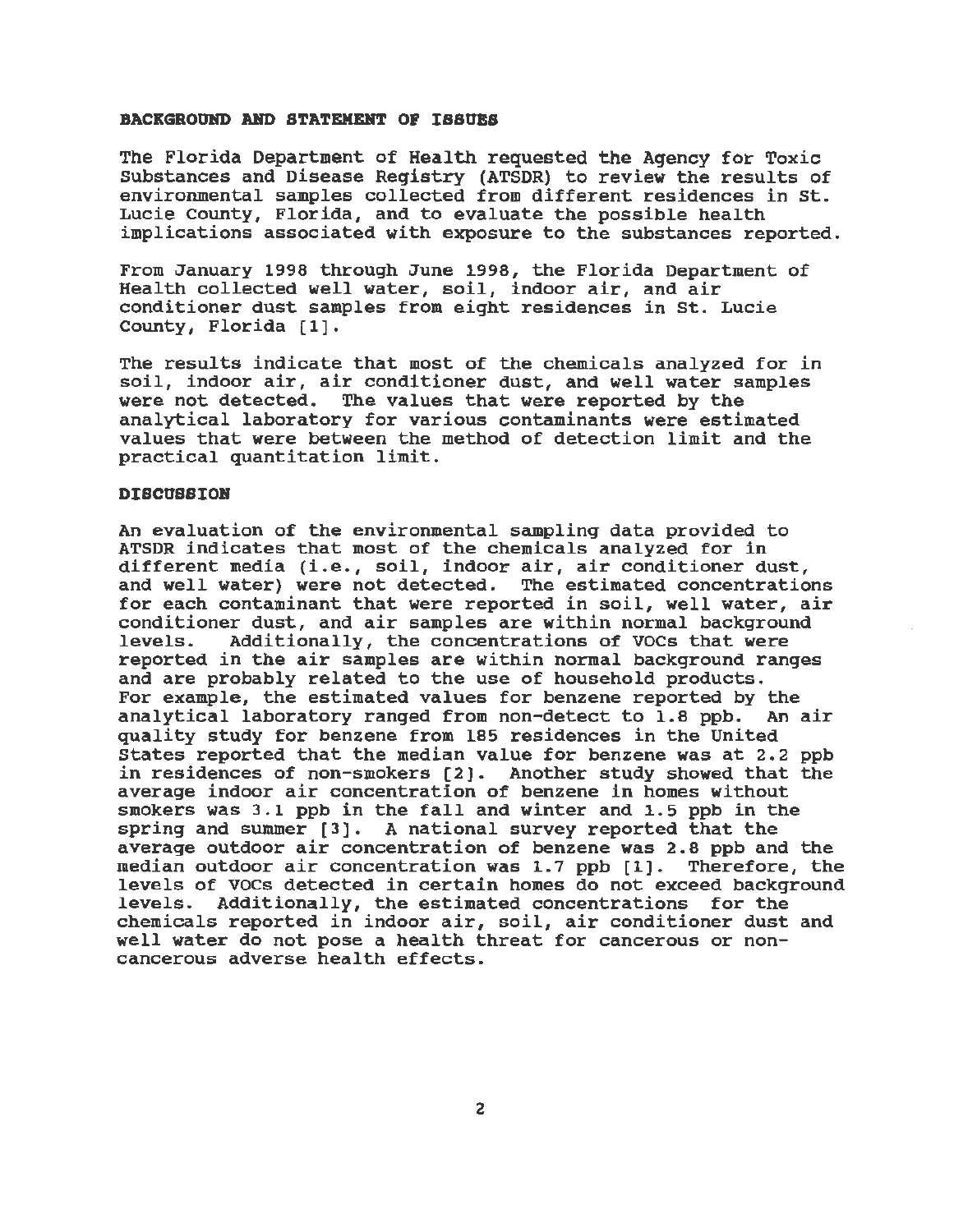#### **CONCLUSIONS**

Based on the data reviewed, levels of contaminants detected in soil, well water, air, and air conditioner dust samples are below concentrations that would result in an increased cancer risk. Also, contaminants are below levels that pose a non-cancer health threat.

#### **RECOMMENDATION**

No follow-up investigations are recommended. If further clarification is necessary, or if additional sampling data become available, ATSDR is available to assist upon request.

" ...  $\bigcup_{i=1}^n \bigcup_{i=1}^n$ 

Robert L. Williams , Ph. D. Toxicol ogist

" .

Concurrence: Susan

Section Chief